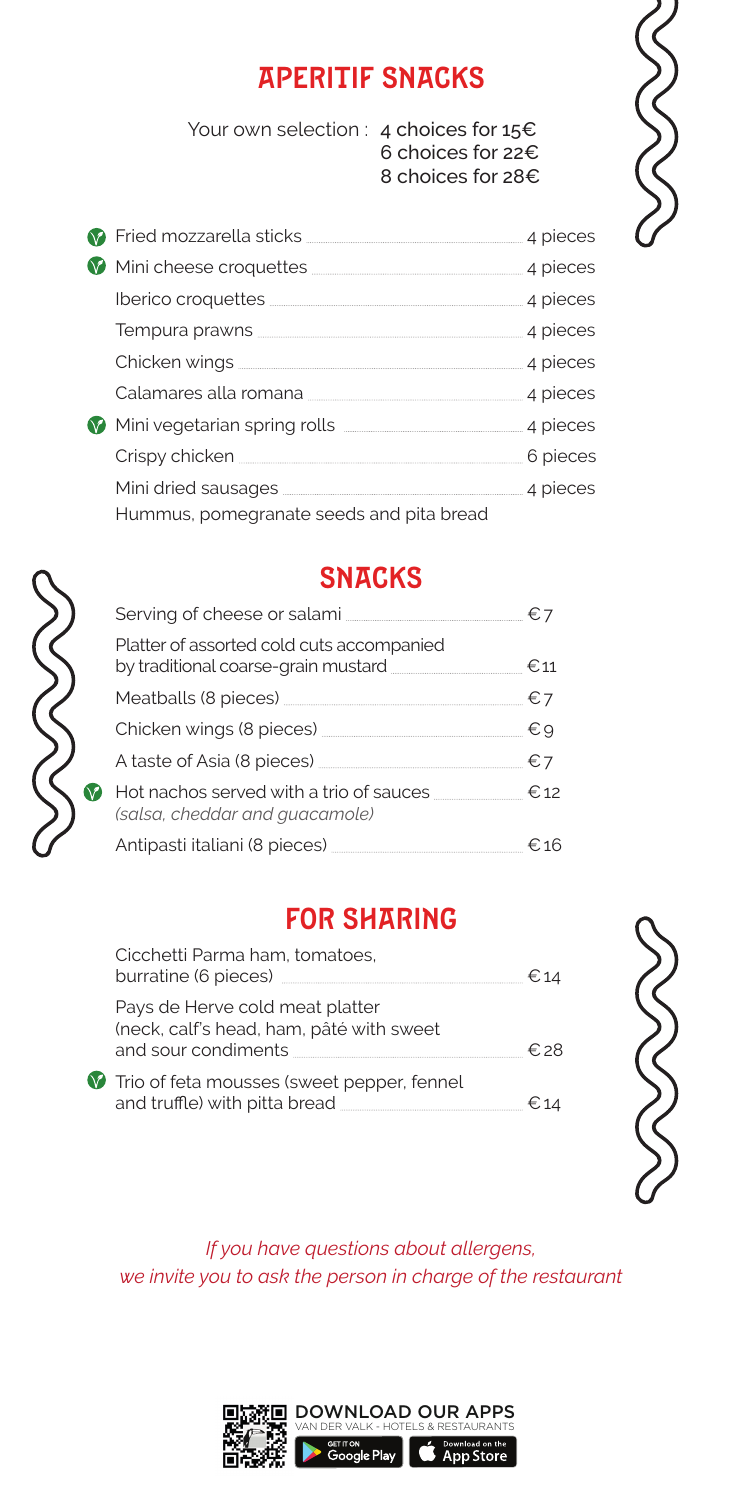

#### **Toasted sandwiches**

| 17 Tomato-mozzarella toasted sandwich                       | $\epsilon$ 15 |
|-------------------------------------------------------------|---------------|
| Mushrooms, cream and lardons toasted sandwich $\epsilon$ 15 |               |
| Smoked salmon and shallots toasted sandwich <u></u> €18     |               |
|                                                             |               |

#### **Soup**

|  |  | Cream of tomato, feta, and pine nuts |  |  |  | €9 |  |
|--|--|--------------------------------------|--|--|--|----|--|
|--|--|--------------------------------------|--|--|--|----|--|

#### **Handcrafted fondue croquettes**

| Cheese, apple-pear chutney, sirop d'Aubel fondue<br>croquette | € 14 |
|---------------------------------------------------------------|------|
| Shrimp, lemon and fried                                       |      |
| parsley fondue croquette                                      | € 17 |



| Italian                                                                                        | € 17     |
|------------------------------------------------------------------------------------------------|----------|
| Piadina bread, rocket, Squacquerone cheese,<br>Parma ham, basil                                |          |
|                                                                                                | $\in$ 15 |
| Grilled chicken, ricotta, grilled courgette,<br>sesame seeds, rocket, and pesto                |          |
| Iberian                                                                                        | €. 16    |
| Aubergine tapenade, rocket, grilled peppers, lomo,<br>Manchego                                 |          |
| 'Old School' club sandwich                                                                     | € 20     |
| Sliced bread, chicken breast, tomatoes, eggs, salad,<br>cheese, ham, bacon (served with fries) |          |

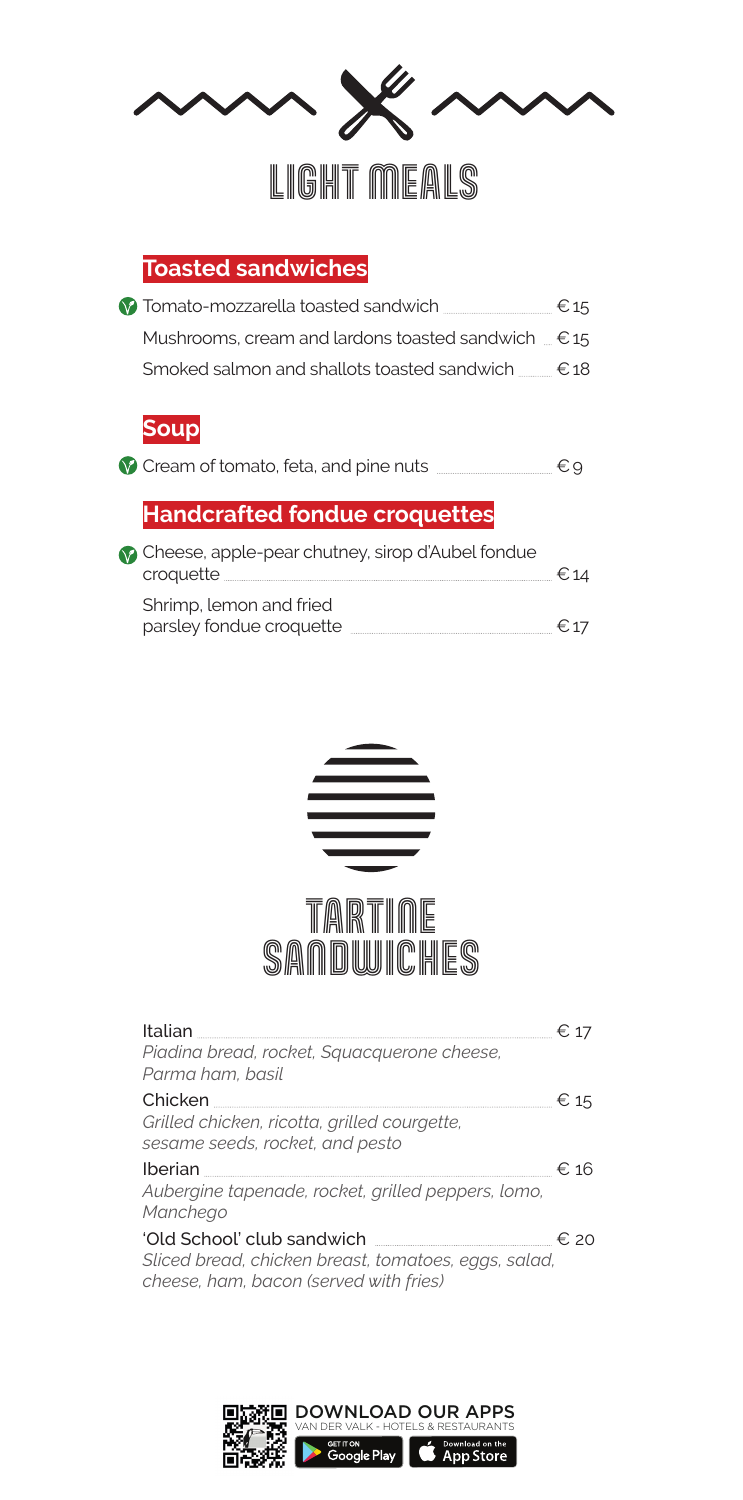## Greek <del>€</del>16 E SALADS

*Tomatoes with oregano, red onions, olives, feta, rye bread croutons, mesclun lettuce*  Italian €18 *Rocket, Monte Vecchio cheese, tomato confit, Parma ham, artichoke, romaine lettuce, balsamic dressing*  Thai  $\epsilon_{17}$ *Cucumber, carrots, ginger, soy sauce, fried onions, peanuts, chicken*   $\bullet$  Asian  $\epsilon$ 16

*Bulghur wheat, mint, coriander, bell peppers, dates, chickpeas, cucumber* 





| Spaghetti bolognaise                                 |      |               |
|------------------------------------------------------|------|---------------|
| Spaghetti carbonara                                  |      | € 16          |
| Linguine with clams                                  | € 21 |               |
| Linguine with scampi alla diavola                    |      | $\epsilon$ 19 |
| Trofie with courgettes and creamed rocket            |      | $\in$ 15      |
| Trofie with burrata, pancetta<br>and kumato tomatoes |      | €` 18         |
|                                                      |      |               |

# BURGERS

 $BBB$   $\in$  23 *burger bun, steak, sauce and Patachouffe cheese, salad*  Chicken Grill  $\epsilon_{21}$ *burger bun, tomato, crispy chicken escalope, remoulade sauce, salad*



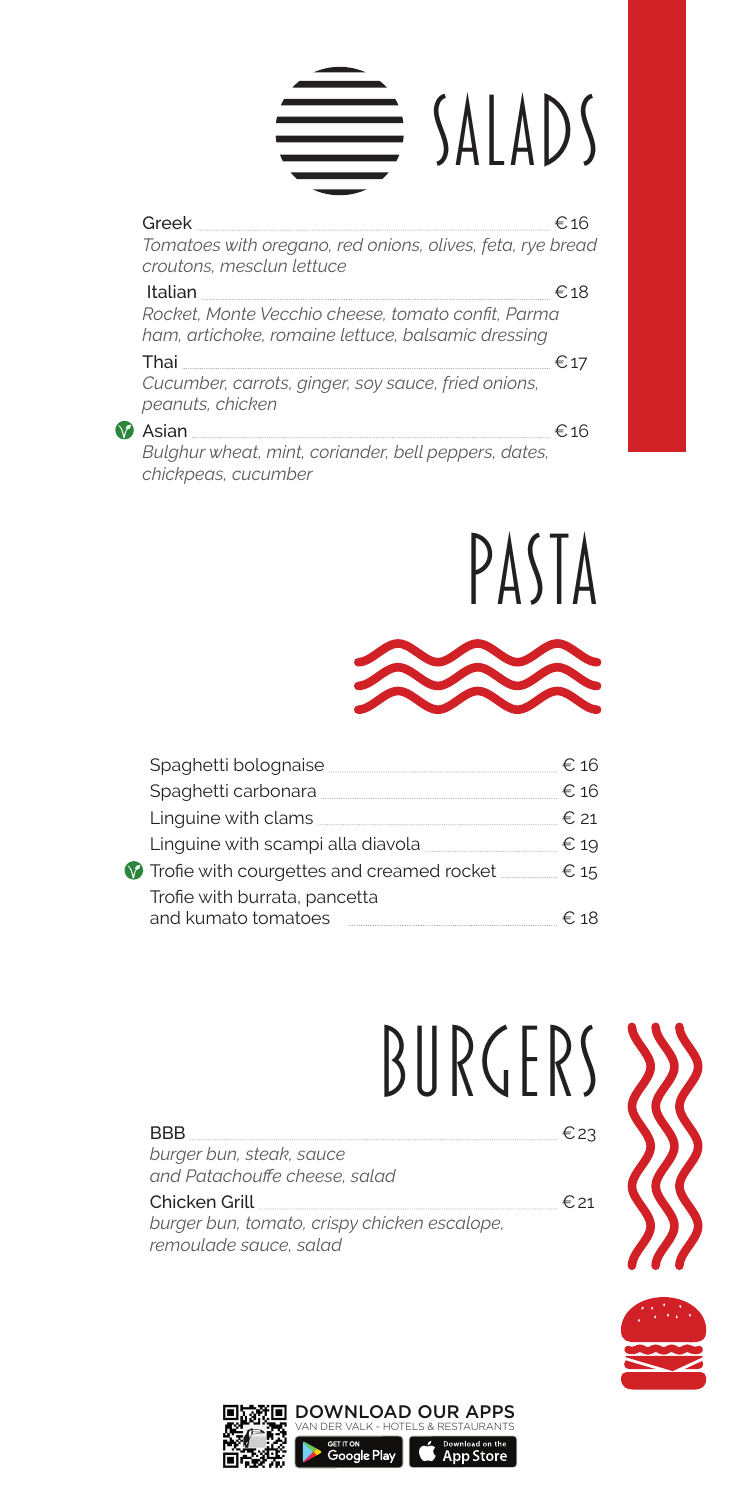

### THE CRADICIONAL ones

| €17                                                             |
|-----------------------------------------------------------------|
| € 15                                                            |
| € 15                                                            |
| $E$ 23                                                          |
| (pepper, mushroom, béarnaise), fries and salad <sub>—</sub> €24 |
| . € 34                                                          |
| €20                                                             |
| €.20                                                            |
|                                                                 |

#### **From the stone grill**

| Tenderloin choice of sauce                     | € 32 |
|------------------------------------------------|------|
| (pepper, mushroom, béarnaise), fries and salad |      |
| Tuna marinated in lemongrass,                  |      |
| rice and baby vegetables                       | € 33 |



 $\frac{1}{2}$ 



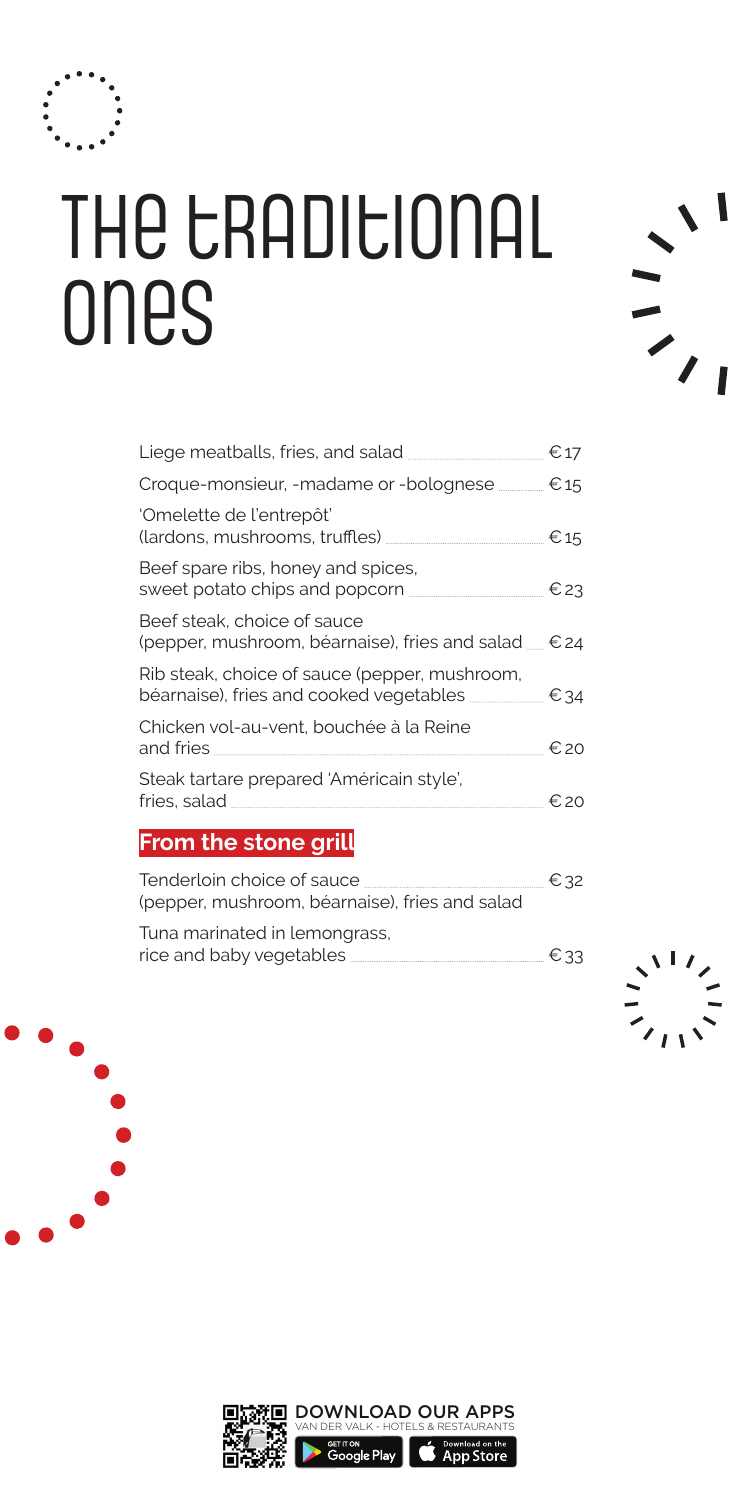# *desserts*

| Strawberries marinated in kaffir lime,                                                                  |  |
|---------------------------------------------------------------------------------------------------------|--|
| Brownie, jasmine, passion fruit,<br>white chocolate crémeux <u>etan en exemple</u> a contra en exemple. |  |
| Pineapple carpaccio,<br>coconut-galangal ice cream <b>Manual Example 10</b>                             |  |
| Millésimé chocolate mousse,                                                                             |  |
| Banana split with hot chocolate sauce,                                                                  |  |
| Trio of sorbets <del>■ 2000</del> Trio of sorbets ● 28                                                  |  |
| The famous dame blanche (or noire) sundae _______ €8                                                    |  |
| 'Le Vaution', a Verviers speciality,                                                                    |  |
| Rice-pie, speciality of Verviers <u>_______________</u> _________________ €7,50                         |  |
| Chocolate moelleux, seasonal fruit,                                                                     |  |
| Selection of fine cheeses.<br>locally produced sirop and brioche <b>________________</b> €14            |  |
| Dessert tasting platter (for 2 people) _________________ € 23                                           |  |
| Irish coffee - italian coffee - French coffee ________ €9,80                                            |  |
|                                                                                                         |  |

Ш

║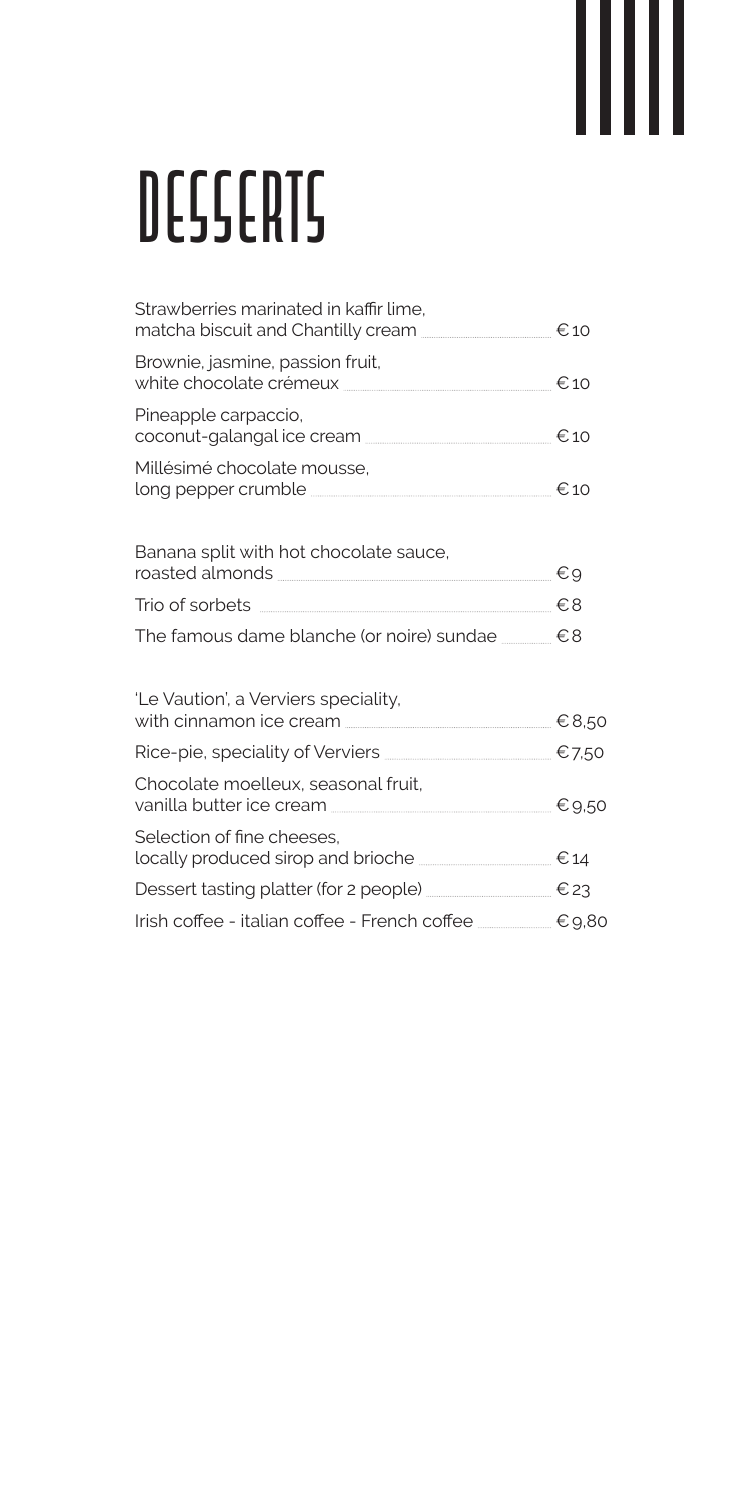

#### **KIDS MENU • €12**

1 alcohol-free + 1 dish of your choice + 1 surprise dessert Τ Spaghetti Bolognese

Breaded chicken breast, almond potato croquettes Liège meatball, French fries Breaded fish, rice

#### **3-courses** tasting menu at **€ 39,50 5-courses** tasting menu at **€ 49,50** *(cold starter, hot starter, sorbet, main course & dessert)*

#### **STARTERS**

|                                                                                      | $\in$ 15 |
|--------------------------------------------------------------------------------------|----------|
| Beef tartare with truffle and egg yolk with ponzu                                    | € 17     |
| Artichoke, tomato tartare with basil                                                 | € 15     |
| Hot smoked salmon, asparagus, and purslane <b>contract as a set of the system</b> of | € 17     |
| Tortellini with Ganda ham, sage and lemon emulsion                                   | €18      |
| 2 Clam risotto with chilli pepper and Parmesan <b>Commission</b>                     | € 17     |
|                                                                                      |          |

#### **VEGETARIAN DISHES**

| Roast sweet bell peppers,                      |               |
|------------------------------------------------|---------------|
| creamy ricotta with herbs and pine nuts        | $\epsilon$ 17 |
| Tomato carpaccio, pesto and stracciatella.     | $\epsilon$ 17 |
| Aubergine millefeuille with Parmesan and pesto | €18           |

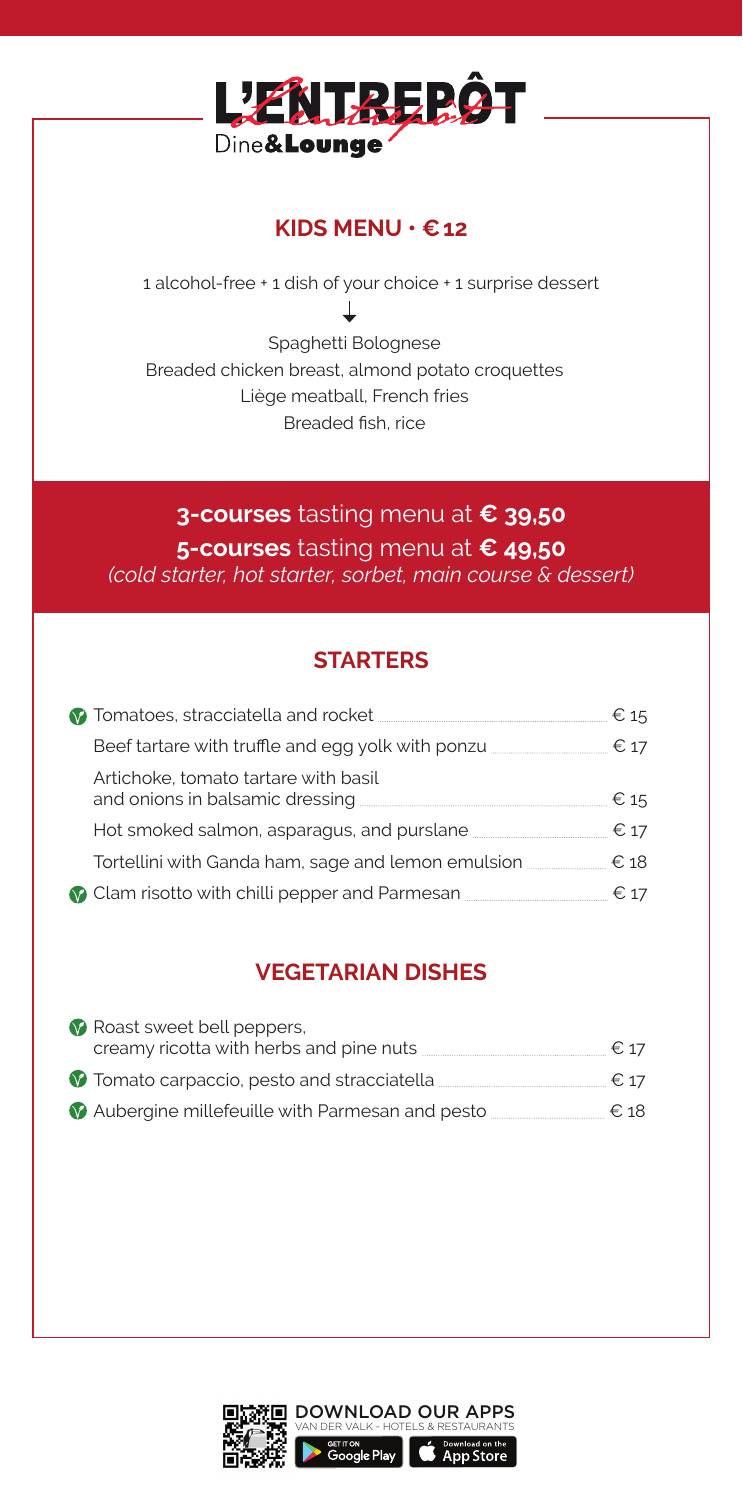

#### **3-courses** tasting menu at **€39,50 5-courses** tasting menu at **€49,50** *(cold starter, hot starter, sorbet, main course & dessert)*

#### **MEAT DISHES**

| Duroc pork chop, peperonata and potatoes with oregano $\equiv$ $\epsilon$ 27 |      |
|------------------------------------------------------------------------------|------|
| Grilled beef fillet, purple potatoes,<br>asparagus, and port sauce           | € 32 |
| Duckling with crayfish, carrot reduction<br>and Romanesco cabbage            | ∈.28 |

#### **FISH DISHES**

| Sole meunière, creamy mashed potatoes,                                   |                  |
|--------------------------------------------------------------------------|------------------|
|                                                                          | +12€ suppl. menu |
| Salmon fillet with sesame, sweet bell peppers,<br>ricotta, and pine nuts | €. 26            |
| Sea bass fillet, artichoke poivrade<br>and white wine sauce with saffron | € 28             |

#### **FROM THE STONE GRILL**

| Tenderloin, choice of sauce<br>(pepper, mushroom, béarnaise), fries and salad       | € 32          |
|-------------------------------------------------------------------------------------|---------------|
| Marinated bluefin tuna loin, soy sauce,<br>chilli, lemon, rice, and baby vegetables | $\epsilon$ 33 |

#### **LOBSTERS**

1/2 : €34 • whole : €49 *(+€15 menu)*

Belle-Vue lobster, sautéd vegetables, soy sauce and chilli pepper

Roasted lobster, fennel and farmhouse bacon, pastis-flavoured bisque

Lobster with herbs, tomato confit and basil linguine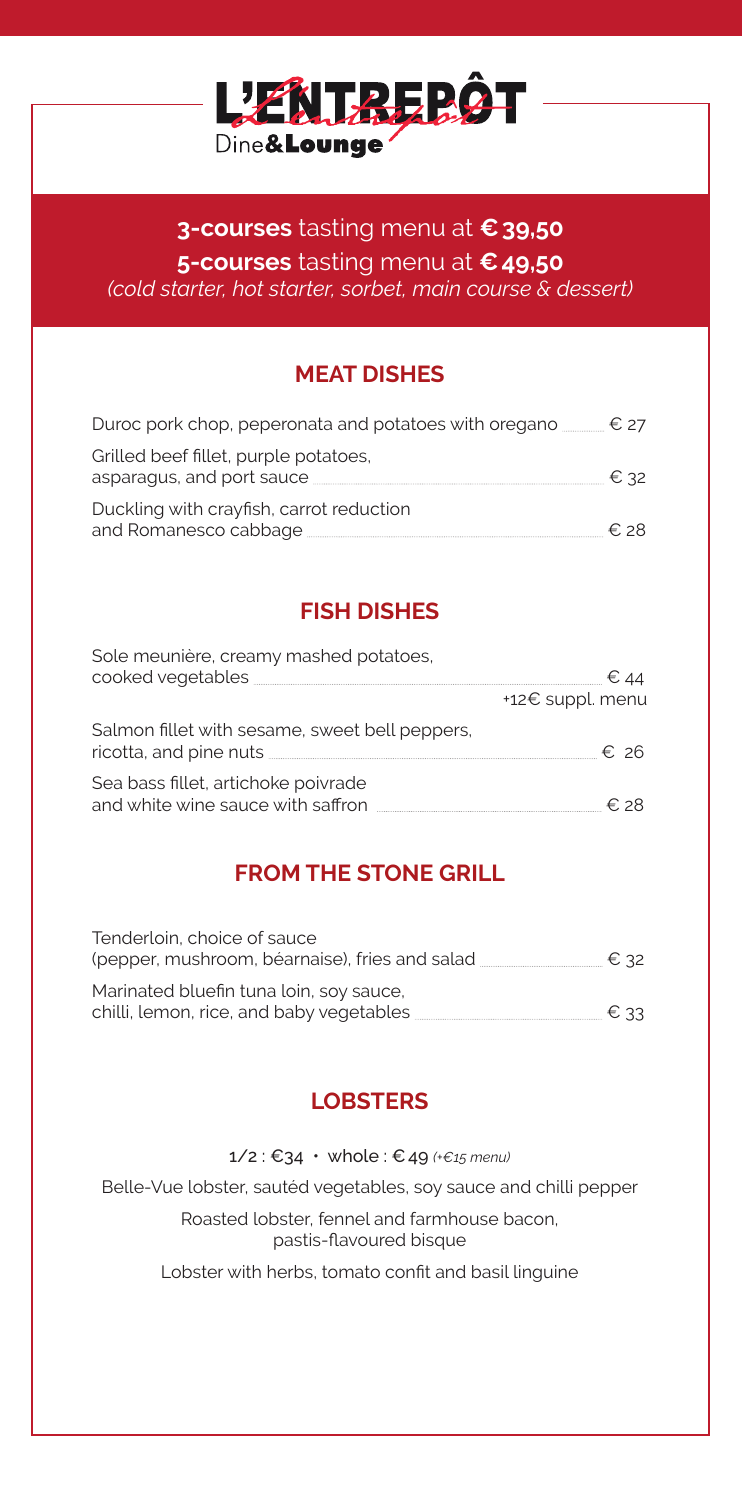

#### **3-courses** tasting menu at **€ 39,50 5-courses** tasting menu at **€ 49,50** *(cold starter, hot starter, sorbet, main course & dessert)*

#### **DESSERTS**

| Strawberries marinated in kaffir lime,<br>matcha biscuit and Chantilly cream <b>matches in the contract of the contract of the contract of the contract of the contract of the contract of the contract of the contract of the contract of the contract of the contract of</b> | $\epsilon$ 10 |
|--------------------------------------------------------------------------------------------------------------------------------------------------------------------------------------------------------------------------------------------------------------------------------|---------------|
| Brownie, jasmine, passion fruit, white chocolate crémeux                                                                                                                                                                                                                       | €10           |
| Pineapple carpaccio, coconut-galangal ice cream <b>manufacture</b>                                                                                                                                                                                                             | €10           |
| Millésimé chocolate mousse, long pepper crumble ________________________________                                                                                                                                                                                               | €10           |
| Selection of fine cheeses.                                                                                                                                                                                                                                                     | € 14          |
|                                                                                                                                                                                                                                                                                | $E$ 23        |
|                                                                                                                                                                                                                                                                                |               |